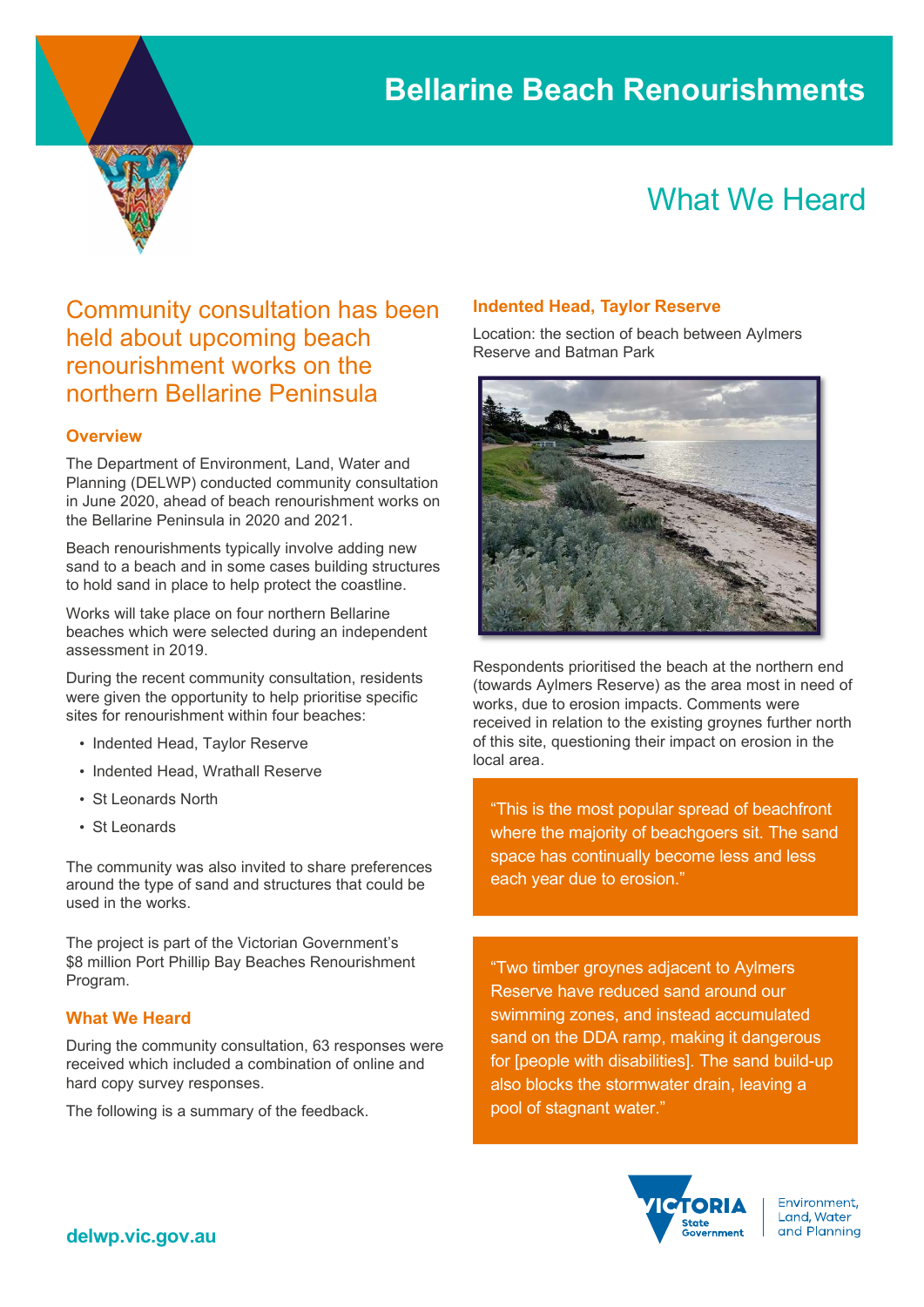### Indented Head, Wrathall Reserve

Location: the section of beach south of the Indented Head boat ramp



There was a general view that the area immediately adjacent to the Jade Tiger Abalone farm extending southwards, should be the focus of works to address erosion. Concern was voiced that the walking trail, boardwalk and exposed pipework could be at risk. A number of respondents wanted to see groynes built in this area.

"Need to stop further erosion around and under boardwalk and retain sand cover over pipes servicing abalone farm."

"[Install] groynes to stop further erosion under the boardwalk towards the road and to retain sand over the exposed Jade Tiger Abalone pipes on the beach, plus works to stop further erosion to the south."

### St Leonards North

Location: the section of beach north of St Leonards extending south from the Salt Lagoon to just north of the St Leonards Pier



Respondents noted areas of erosion along the entire stretch, drawing attention to key assets at risk in low lying land and dunes adjacent to the Salt Lagoon. The feedback highlighted a need to address erosion impacting the cliffs and beaches at the southern end of the site, immediately north of the St Leonards Pier.

"Different methods are being used to protect this part of the coastline and it doesn't seem to be fully working."

"Rock cliffs keep falling down, wire should be placed in front of them- so many rocks in the water from the cliffs."